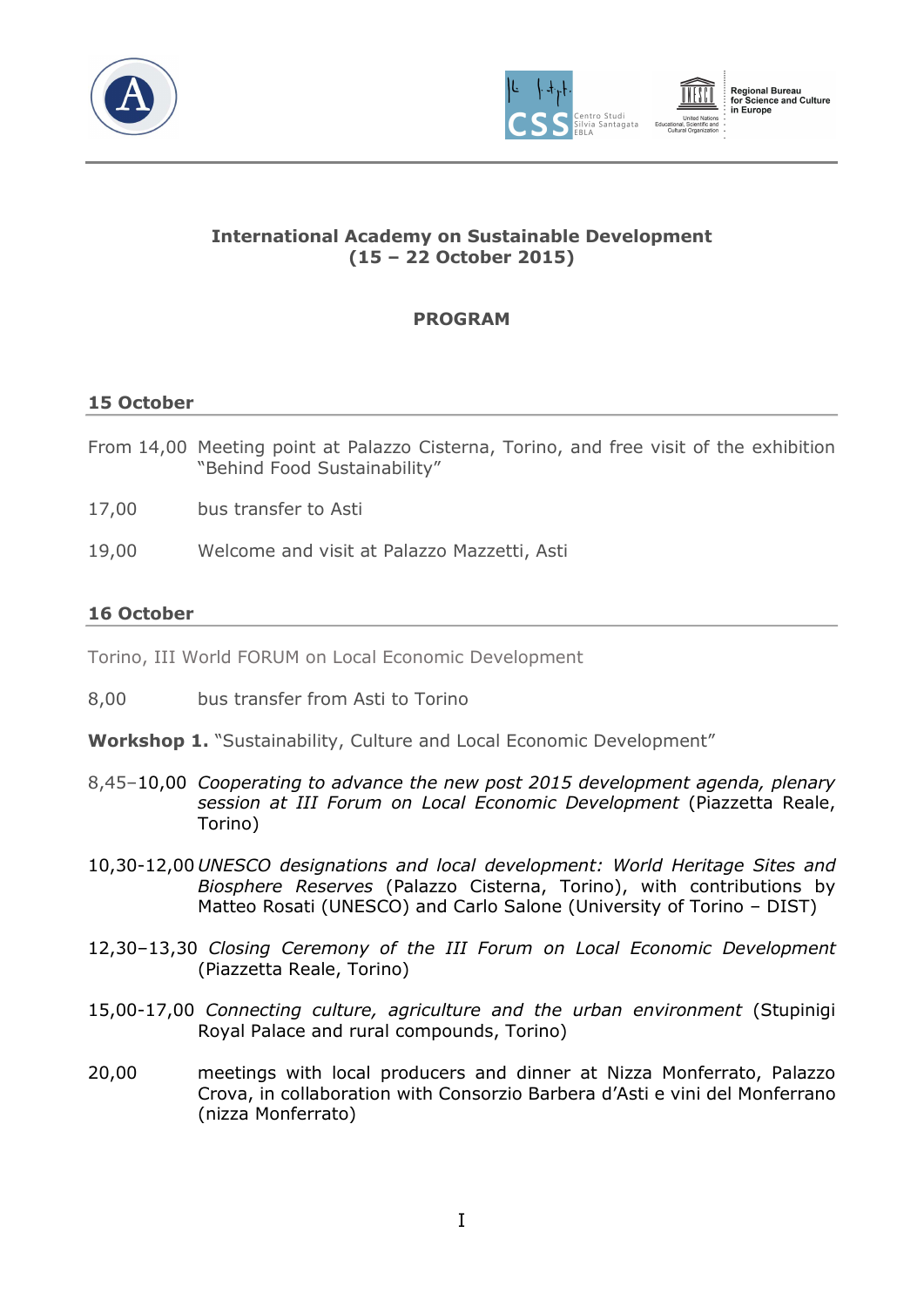



# 17 October

Langhe – Roero and Monferrato World Heritage Site Workshop 2. "World Heritage sustainable practices"

- 9,30 Agricultural and Cultural production (Parco culturale Orme su La Court, Castelnuovo Calcea)
- 11,00 Appreciating and understanding the cultural landscape: visit to the Barbaresco village and tower (Barbaresco)
- 15,00 Landscape, museums and creativity: visit at Wine Museum (Barolo)
- 17,30 Communities and local traditions: the international ruffle fair (Alba)

Dinner in Alba

# 18 October

Monviso Transboundary Biosphere Reserve

Workshop 3. "Sustainable practices in Biosphere Reserves"

| 10,15 | Territorial marketing and promotion (Saluzzo, San Giovanni)                                        |
|-------|----------------------------------------------------------------------------------------------------|
| 10,45 | The management plan of the Monviso Transboundary Biosphere Reserve<br>(Saluzzo, San Giovanni)      |
| 11,15 | Mapping the cultural industries in the Monviso area (Saluzzo, San<br>Giovanni)                     |
| 12,30 | Rehabilitating heritage, landscape and community values (Ostana)                                   |
| 16,30 | Food and new path for local development (Pollenzo, University of<br>Gastronomic Sciences, and Bra) |

# 19 October

UN Campus, Torino

- 9,30 Institutional addresses: Municipality of Torino, Piedmont Region, UNSSC, ITC-ILO, UNESCO
- 10,00 The role of the Academy for the future management of UNESCO territories, Giovanna Segre, IUAV University of Venice and CSS-Ebla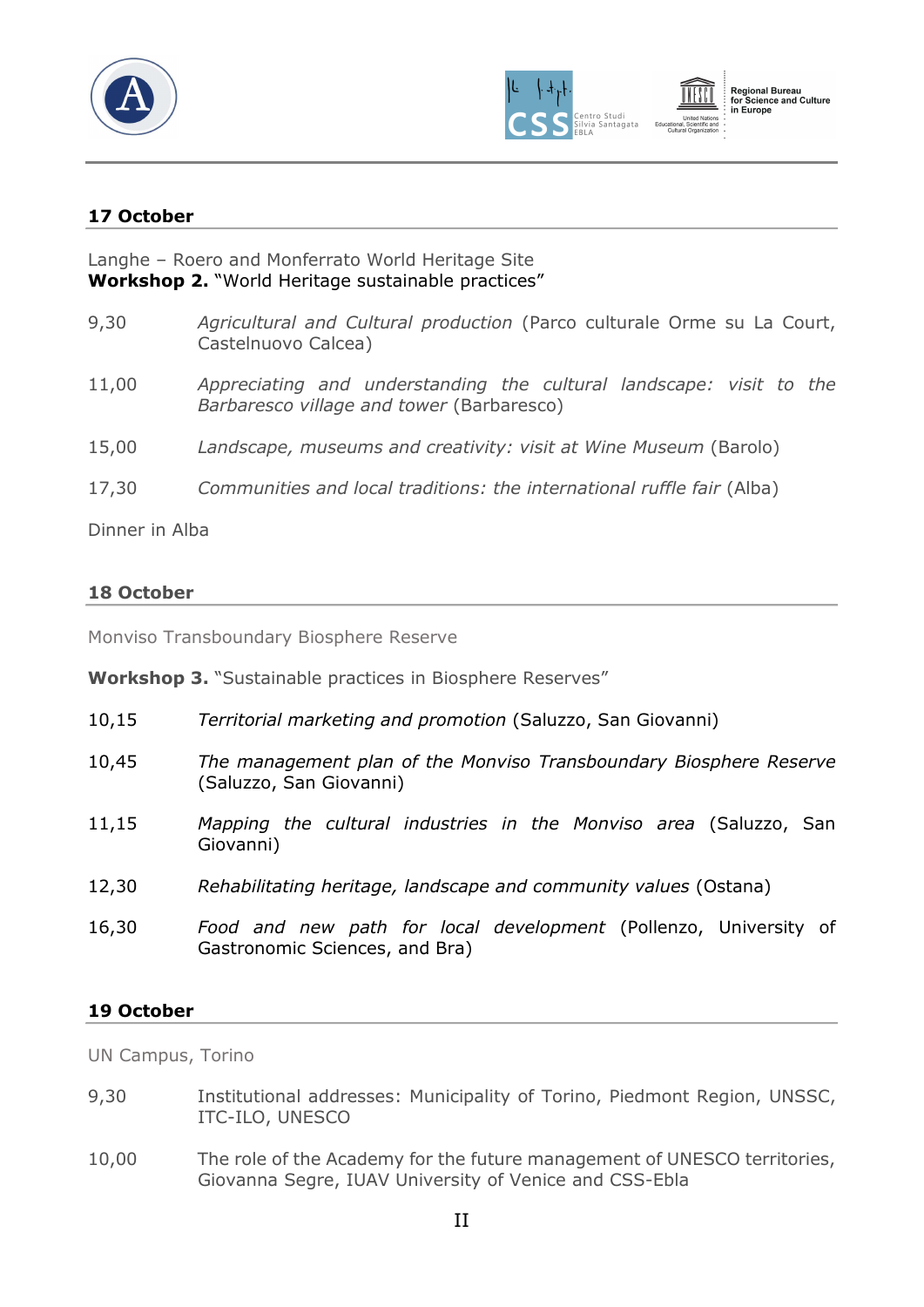



- 10,30 The dimensions of Sustainable development, Sergio Scamuzzi, University of Torino and UNESCO chair on Sustainable Development and Territory Management
- 11,00 coffe break

**Training Session 1.** "The dimensions of sustainable development"

- 11,15 Opening: the work of the City of Torino to sustain the role of Culture in local development, Piero Fassino, mayor of the City of Torino
- 11,30 World Heritage and Sustainable Development, Marie Noelle Tournoux, UNESCO World Heritage Centre
- 12,00 Biosphere Reserves and Sustainable Development, Philippe Pypaert, UNESCO Venice Office
- 12,30 lunch break
- 14,00 Lessons and questions for the world of tomorrow, presentations and debates:

 Dawood Al-Wahaibi, Aflaj Irrigation Systems, Oman, WH Ignacio Gomez Arriola, Agave Landscape and Ancient Industrial facilities, Mexico, WH Yunus Arbi, Cultural Landscape of Bali Province, Indonesia, WH Juliana Forero, Classical gardens of Suzhou, Tongli, China, WH Maria Teresa Pinna, Ferrara and its Po Delta, Italy, WH Mbarak Abdulahir Abdallah, Fort Jesus, Mombasa and Lamu Old Town, Kenya, WH; Svetlana Belova, Katon-Karagay, Kazakhstan, BR Massimo Grisoli, Monviso, France and Italy, BR Catherine Cibien, Mont Ventoux, France, BR Aurelio Angelini, Arab-Norman Palermo and the cathedral churches of Cefalù and Monreale, WH Carlos Enrique Maradiaga Melara, Río Plátano Biosphere Reserve, Honduras, BR Stephane Ritzenthaler, The Causses and the Cévennes, France, WH Marco Mario Avanza, Monica Perroni, Benedetto Franchina, Ticino Valley, Italy, BR Paola Falini, Val d'Orcia, Italy, WH Katia Basili, Venice and its Lagoon, Italy, WH

20.00, dinner at UN Campus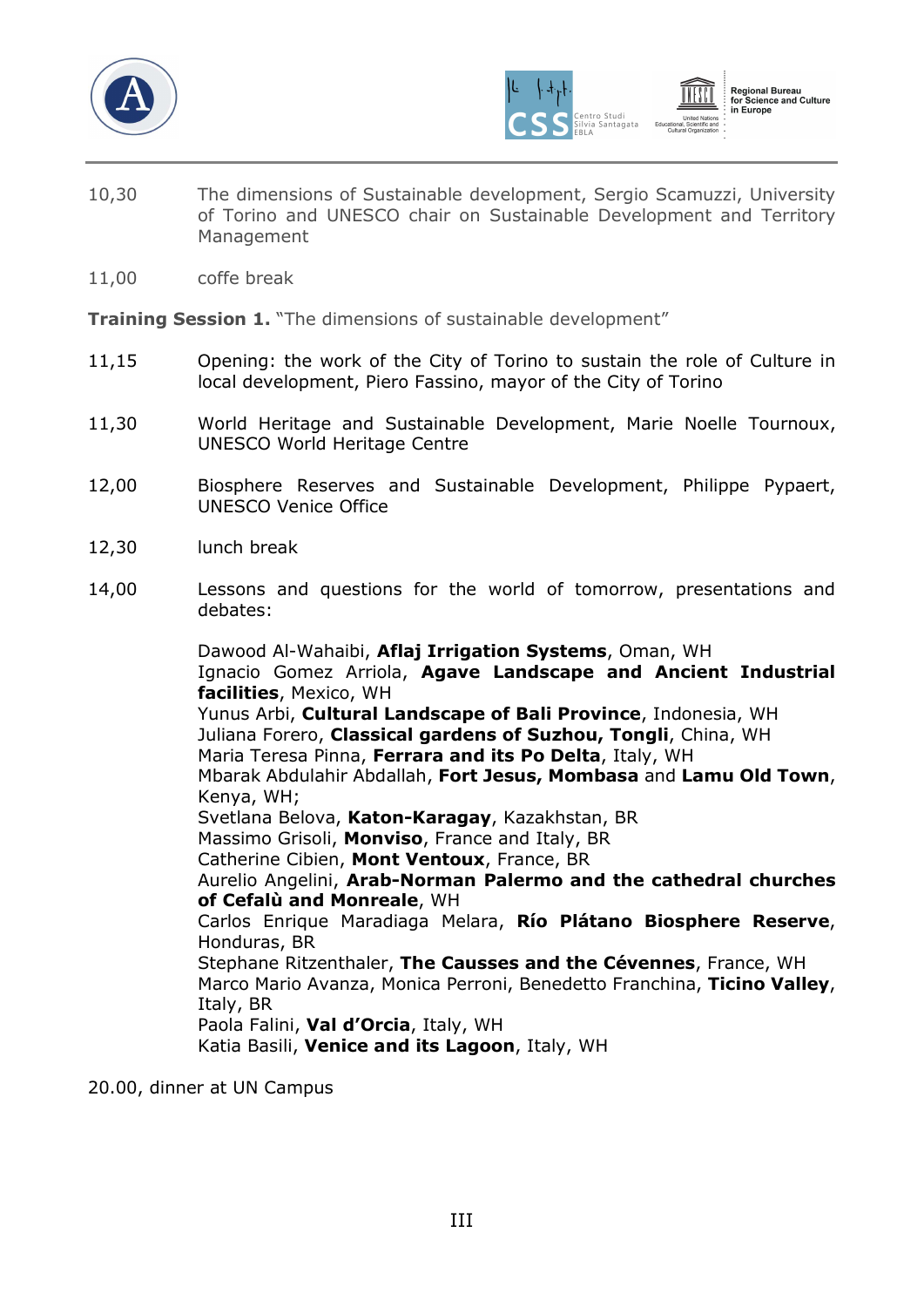



## 20 October

UN Campus, Torino

#### **Training Session 2.** "Management planning for UNESCO designated territories"

- 9,30 Management planning for UNESCO designated territories, Alessio RE, CSS-Ebla
- 10,00 Community involvement and participatory planning, Alessia Mariotti, University of Bologna, CAST
- 10,45 coffee break
- 11,00 Sustainable Tourism, Benjamin Carey, Dunira Strategy, UK
- 11,45 Environmental prevention and disaster risk management, Paolo Canuti and Nicola Casagli, University of Florence
- 12,30 lunch break
- 14,00 Lessons and questions for the world of tomorrow, presentations and debates:

Alessandra Curotti, Giuseppe Vignali, Appennino Tosco-Emiliano, Italy, BR

Luisa De Marco, Portovenere, Cinque Terre and the islands, Italy, WH Maria del Pilar Gilardo Rendon, Coffee Cultural Landscape, Colombia, WH

Giovanni Villani, Costiera Amalfitana, Italy, WH

Dimitris Michelogioannis, Gorge of Samaria National Park, Greece, BR; Zsuzsa Tolnay, Hortobagy National Park, Hungary, WH

Roberto Bombarda, Ledro Alps and Judicarie, Italy, BR

Sebinane Lekoekoe, Maloti Drakensberg, Lesotho and South Africa, WH Vlatko Rozac, Mura-Drava-Danube, Croatia and Hungary, BR

Duska Dimovic, Mura-Drava-Danube, WWF Office, Serbia, WH

Zoran Pavlov, Natural and Cultural Heritage of the Ohrid region, the Former Yugoslav Republic of Macedonia, WH

Dejan Panovsky, Ohrid-Prespa, the Former Yougoslav Republic of Macedonia, BR

Claudia Munera, Rio San Juan Biosphere Reserve, Nicaragua, BR

- 19.30 visit at The National Automobile Museum of Turin and session on UNESCO creative cities
- 20.15 dinner at MAUTO